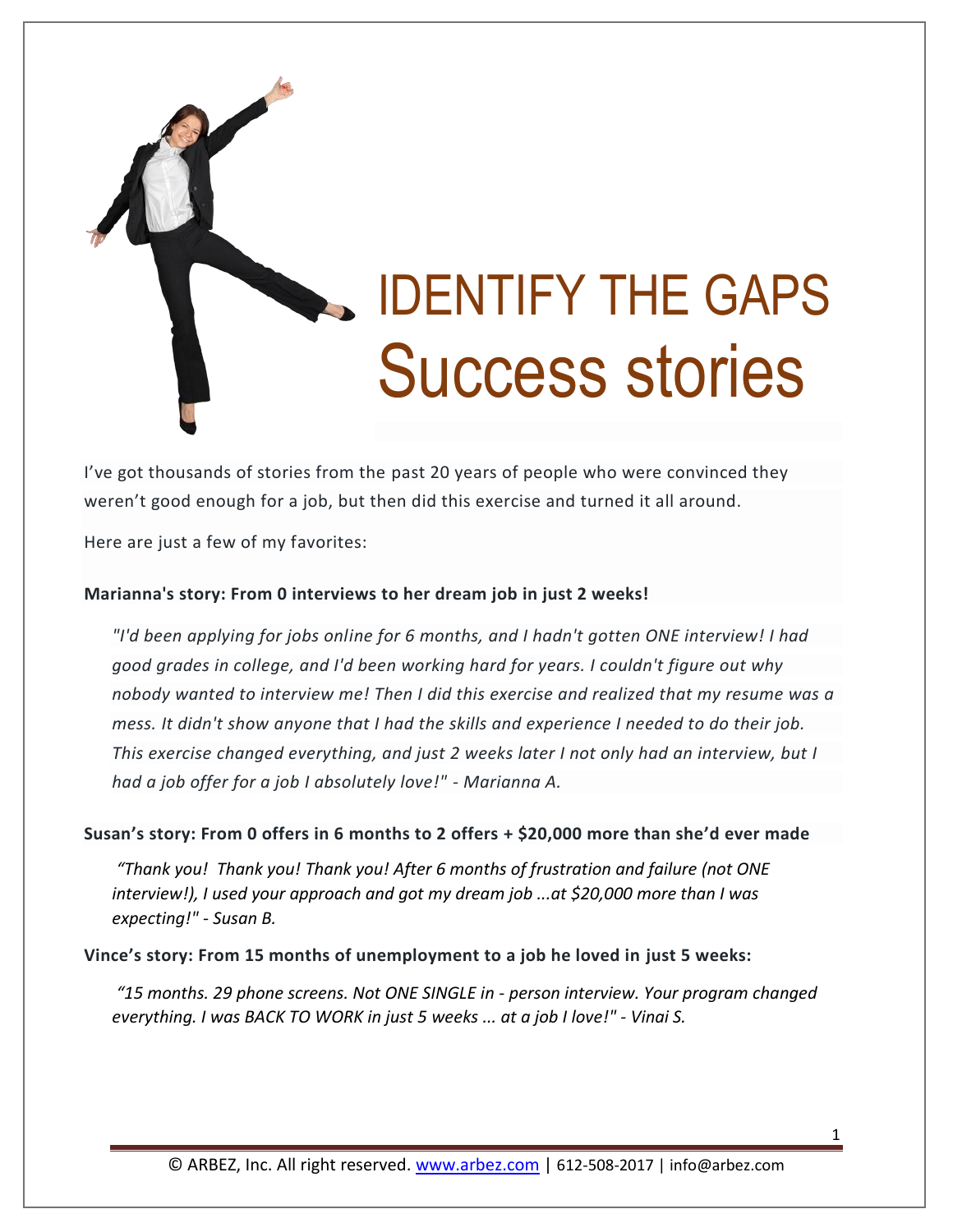## **Paul's story: From laid off to the job he wanted in just 2.5 weeks**

Unlike most job seekers, Paul started going through our toolkit the first day he started looking for a job. It made all the difference!

*"12 interviews, 2 offers AND THE JOB I WANTED in just 2.5 weeks! Thank you!" - Paul P.*

## **Robert's story: From financial services to healthcare**

*"Unbelievable! I was about to give up on my dream of getting into healthcare, and you changed all that. Thank you! It is so amazing to wake up every day knowing that my work is saving lives. Wow." - Robert*

Robert wanted to move from the financial industry to the healthcare industry. At first, he was getting a lot of push-back. "You do not have any healthcare experience. We're not interested." Just as he was about to give up, he decided to clearly identify the gaps and figure out how to overcome them. After going through this process, Robert realized that he could overcome the barriers easily. His dream job, IT Director at a healthcare company, required high-volume data transactions, a keen understanding of regulatory issues, and outstanding leadership skills. He could demonstrate experience in all three. All he had to do was translate his background and experience into a language people in the healthcare industry could understand.

How Robert overcame this objection:

First, Robert researched the industry and the companies he was interested in, so he could understand the gaps. This entailed online and in-person research with friends and referrals in the healthcare industry. Next, Robert rewrote his resume to reflect what the companies were looking for. The interviews started stacking up and he landed in a job he loves, as an IT Director in the healthcare industry.

## **Jane's story: Overcoming a gap in experience**

*"I was nervous about my two-year gap, and it was coming through as insecurity during every conversation. After doing this exercise, I had the courage to face that issue head on and come out smiling. When it stopped being an issue for me, it stopped being an issue for them. Two interviews later, I got a great new job. Thank you for creating this fantastic exercise. Every single job seeker out there needs to know about it!" - Jane R.*

Jane was a terrific manager for two years, then lost her management position due to downsizing. She stayed at the company because she enjoyed it and she was busy raising